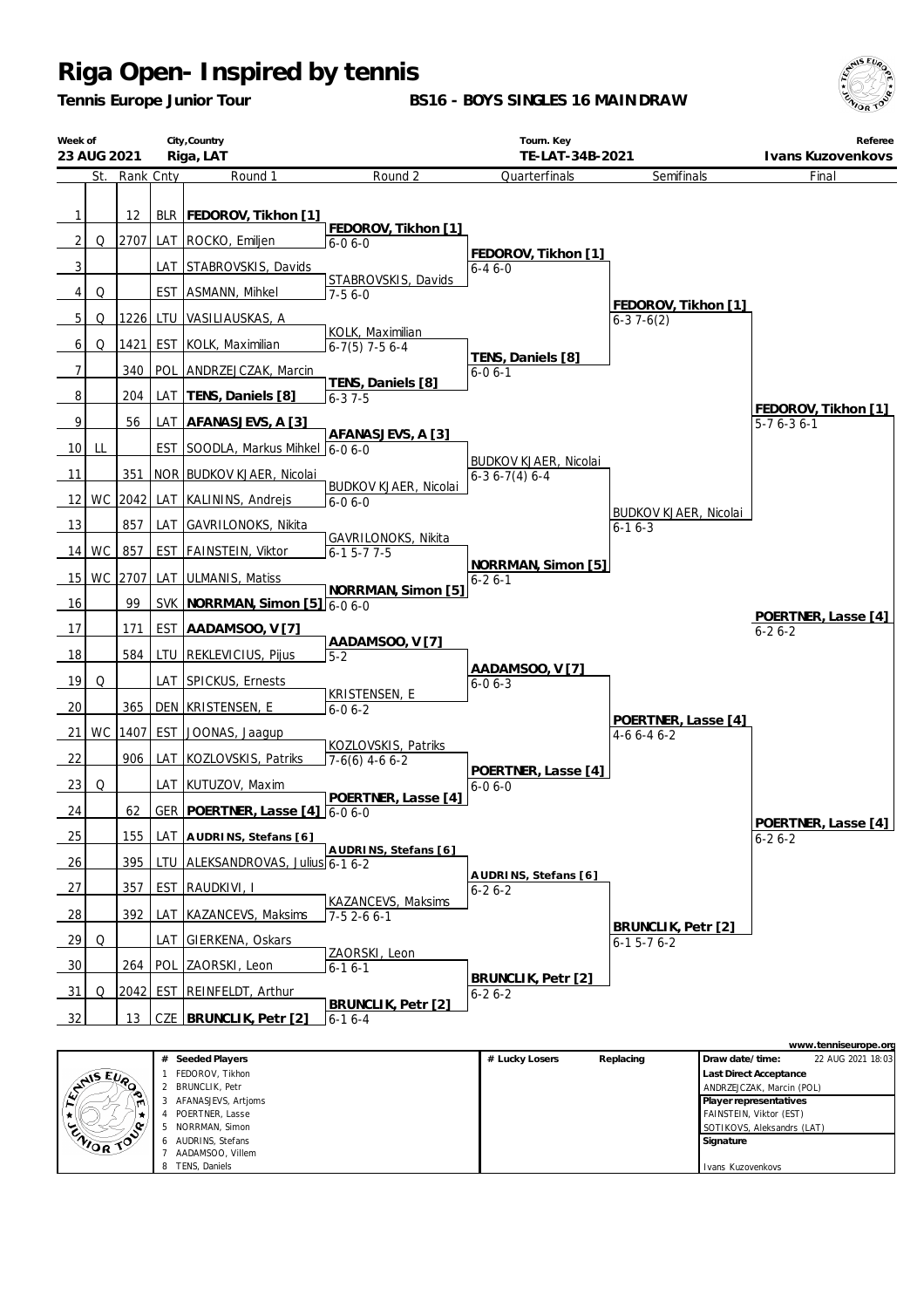*Tennis Europe Junior Tour*

**BS16 - BOYS SINGLES 16 QUALIFYING**



| Week of<br>23 AUG 2021 |  | City, Country<br>Riga, LAT | Tourn. Key<br>TE-LAT-34B-2021                                                                                                                                                                                                  | Referee                    |  |
|------------------------|--|----------------------------|--------------------------------------------------------------------------------------------------------------------------------------------------------------------------------------------------------------------------------|----------------------------|--|
| St. Rank Cnty          |  |                            |                                                                                                                                                                                                                                | Ivans Kuzovenkovs          |  |
|                        |  |                            | Finals                                                                                                                                                                                                                         | Qualifiers                 |  |
|                        |  |                            |                                                                                                                                                                                                                                |                            |  |
|                        |  |                            |                                                                                                                                                                                                                                |                            |  |
| $\mathbf{1}$           |  |                            | 1226 LTU VASILIAUSKAS, Augustas [1]                                                                                                                                                                                            |                            |  |
|                        |  |                            |                                                                                                                                                                                                                                |                            |  |
|                        |  |                            |                                                                                                                                                                                                                                | VASILIAUSKAS, Augustas [1] |  |
| $\sqrt{2}$             |  |                            | Bye                                                                                                                                                                                                                            |                            |  |
|                        |  |                            |                                                                                                                                                                                                                                |                            |  |
| $\overline{3}$         |  |                            | 1421 EST KOLK, Maximilian [2]                                                                                                                                                                                                  |                            |  |
|                        |  |                            |                                                                                                                                                                                                                                |                            |  |
|                        |  |                            |                                                                                                                                                                                                                                | KOLK, Maximilian [2]       |  |
| 4                      |  |                            | Bye and the state of the state of the state of the state of the state of the state of the state of the state of the state of the state of the state of the state of the state of the state of the state of the state of the st |                            |  |
|                        |  |                            |                                                                                                                                                                                                                                |                            |  |
| 5 <sup>1</sup>         |  |                            | 2042 EST REINFELDT, Arthur [3]                                                                                                                                                                                                 |                            |  |
|                        |  |                            |                                                                                                                                                                                                                                |                            |  |
|                        |  |                            |                                                                                                                                                                                                                                | REINFELDT, Arthur [3]      |  |
| $6 \mid$               |  |                            | Bye                                                                                                                                                                                                                            |                            |  |
|                        |  |                            |                                                                                                                                                                                                                                |                            |  |
|                        |  |                            | 7   WC 2707   LAT   ROCKO, Emiljen [4]                                                                                                                                                                                         |                            |  |
|                        |  |                            |                                                                                                                                                                                                                                |                            |  |
|                        |  |                            |                                                                                                                                                                                                                                | ROCKO, Emiljen [4]         |  |
| $\,8\,$                |  |                            | Bye                                                                                                                                                                                                                            |                            |  |
|                        |  |                            |                                                                                                                                                                                                                                |                            |  |
| $\overline{9}$         |  |                            | EST ASMANN, Mihkel                                                                                                                                                                                                             |                            |  |
|                        |  |                            |                                                                                                                                                                                                                                |                            |  |
|                        |  |                            |                                                                                                                                                                                                                                | ASMANN, Mihkel             |  |
| 10                     |  |                            | Bye                                                                                                                                                                                                                            |                            |  |
|                        |  |                            |                                                                                                                                                                                                                                |                            |  |
| 11                     |  |                            | LAT SPICKUS, Ernests                                                                                                                                                                                                           |                            |  |
|                        |  |                            |                                                                                                                                                                                                                                |                            |  |
|                        |  |                            |                                                                                                                                                                                                                                | SPICKUS, Ernests           |  |
| 12                     |  |                            | Bye                                                                                                                                                                                                                            |                            |  |
|                        |  |                            |                                                                                                                                                                                                                                |                            |  |
| 13                     |  |                            | LAT GIERKENA, Oskars                                                                                                                                                                                                           |                            |  |
|                        |  |                            |                                                                                                                                                                                                                                |                            |  |
|                        |  |                            |                                                                                                                                                                                                                                | GIERKENA, Oskars           |  |
| 14                     |  |                            | Bye                                                                                                                                                                                                                            |                            |  |
|                        |  |                            |                                                                                                                                                                                                                                |                            |  |
|                        |  |                            | EST SOODLA, Markus Mihkel                                                                                                                                                                                                      |                            |  |
| 15                     |  |                            |                                                                                                                                                                                                                                |                            |  |
|                        |  |                            |                                                                                                                                                                                                                                | KUTUZOV, Maxim             |  |
| 16                     |  |                            | LAT KUTUZOV, Maxim                                                                                                                                                                                                             | $4-66-4$ [10-8]            |  |



| Seeded Players<br>#    | # Alternates | Replacing | Draw date/time:               | 20 AUG 2021 18:35 |
|------------------------|--------------|-----------|-------------------------------|-------------------|
| VASILIAUSKAS, Augustas |              |           | <b>Last Direct Acceptance</b> |                   |
| 2 KOLK, Maximilian     |              |           | Bye                           |                   |
| REINFELDT, Arthur<br>3 |              |           | Player representatives        |                   |
| ROCKO, Emiljen<br>4    |              |           |                               |                   |
|                        |              |           |                               |                   |
|                        |              |           | Signature                     |                   |
|                        |              |           |                               |                   |
|                        |              |           | Ivans Kuzovenkovs             |                   |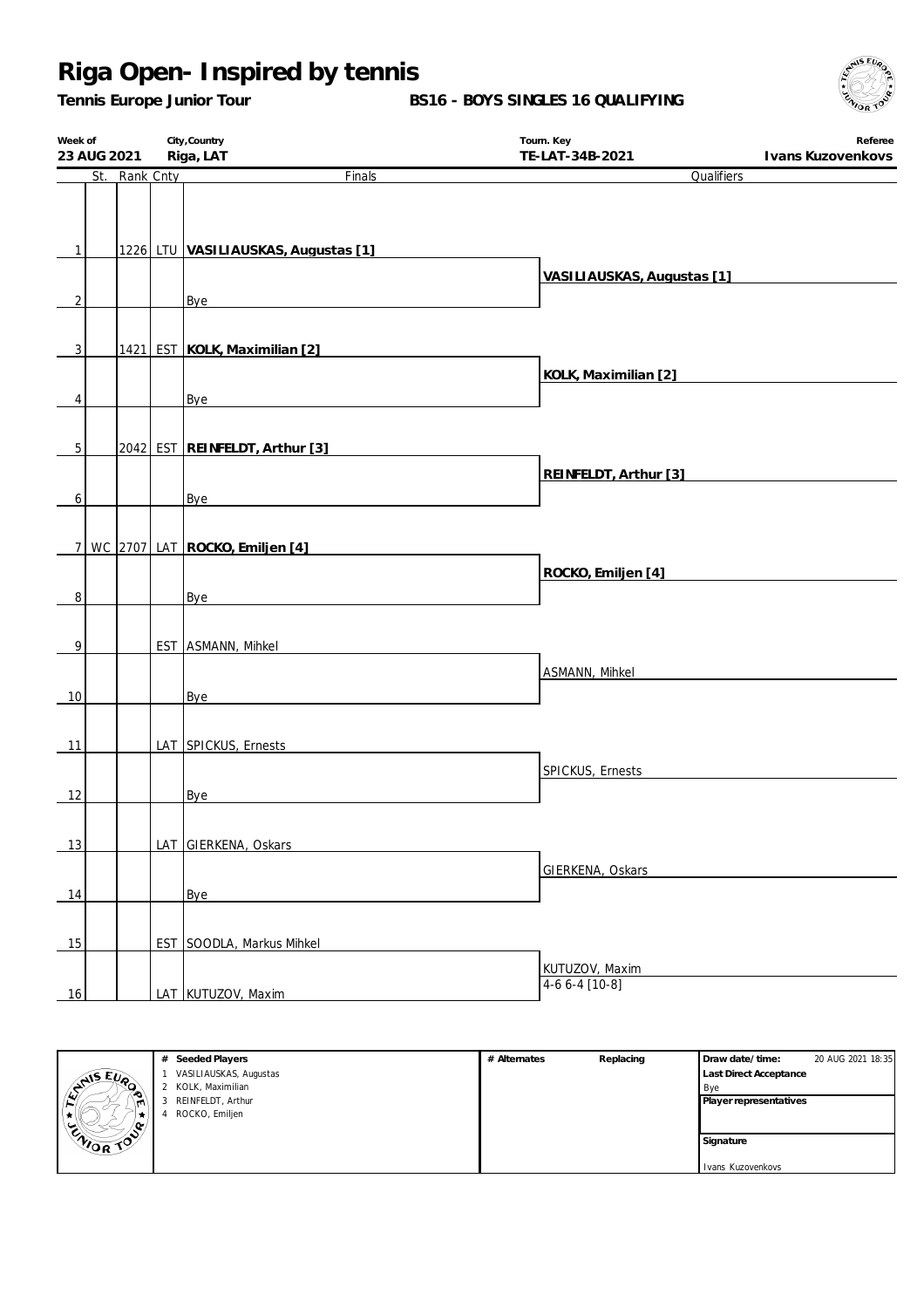*Tennis Europe Junior Tour*

**GS16 - GIRLS SINGLES 16 MAINDRAW**



Ivans Kuzovenkovs



7 SPARNINA, Laura MARKEVICA Madara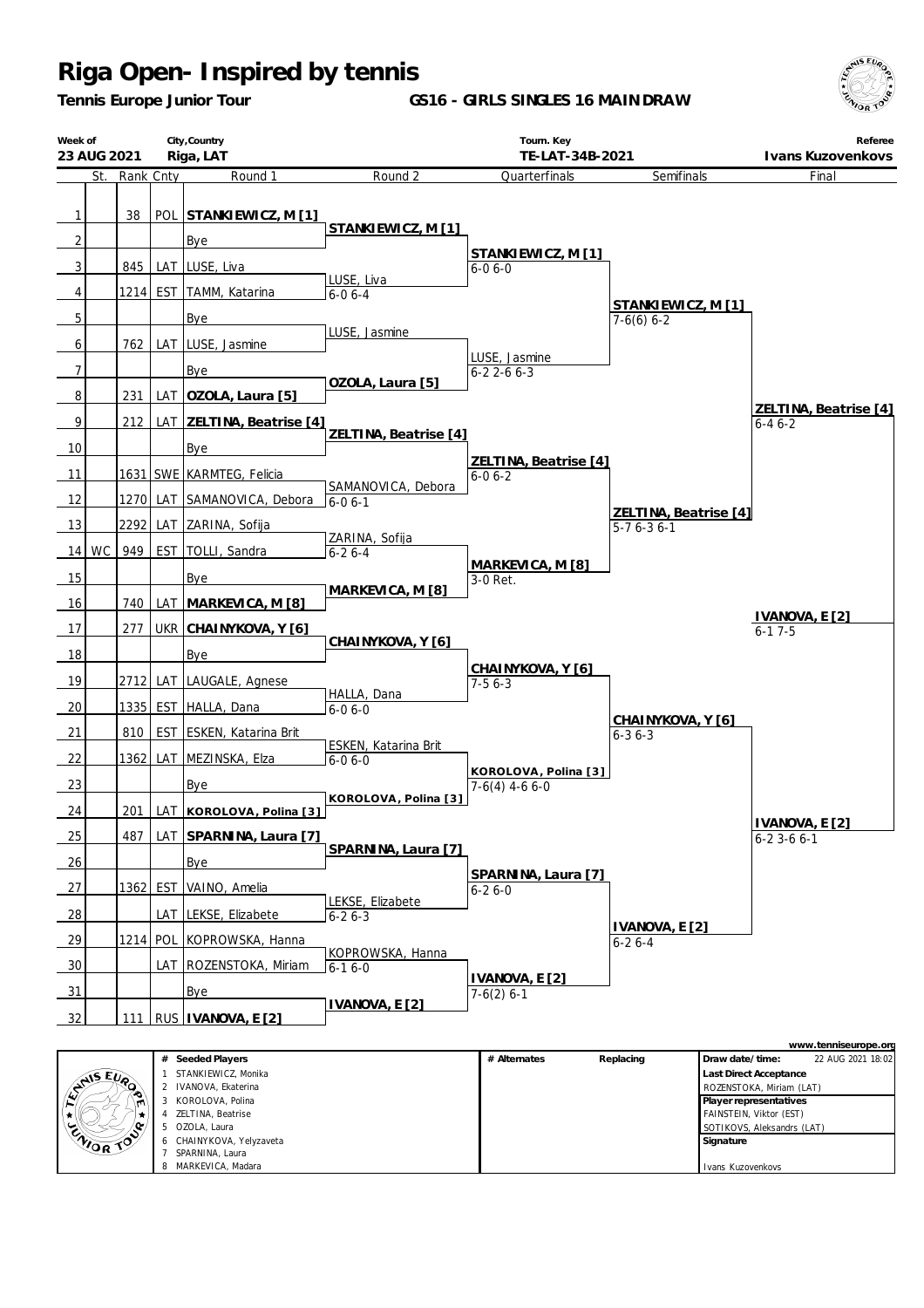*Tennis Europe Junior Tour*

**BD16 - BOYS DOUBLES 16 MAINDRAW**



| Week of<br>23 AUG 2021 |             | City, Country                                                   | Tourn. Key                                            | Referee                                      |           |
|------------------------|-------------|-----------------------------------------------------------------|-------------------------------------------------------|----------------------------------------------|-----------|
|                        |             | Riga, LAT                                                       | TE-LAT-34B-2021                                       | Ivans Kuzovenkovs                            |           |
| St.                    | Rank Cnty   | Round 1                                                         | Quarterfinals                                         | Semifinals                                   | Final     |
| 1                      | 56<br>12    | LAT   AFANASJEVS, Artjoms [1]<br>BLR   FEDOROV, Tikhon          | AFANASJEVS, Artioms [1]                               |                                              |           |
|                        |             |                                                                 | FEDOROV, Tikhon                                       |                                              |           |
| 2                      |             | Bye                                                             |                                                       |                                              |           |
| 3                      | 395         | LTU ALEKSANDROVAS, Julius<br>1226 LTU VASILIAUSKAS, Augustas    | MALTSEV, Ilya                                         | Abandoned                                    |           |
| 4                      | 198<br>157  | RUS MALTSEV, Ilya<br>RUS VLASOV, Maxim                          | VLASOV, Maxim<br>$6 - 26 - 2$                         |                                              |           |
| 5                      | 155<br>99   | LAT   AUDRINS, Stefans [3]<br>SVK   NORRMAN, Simon              | AUDRINS, Stefans [3]                                  |                                              | Abandoned |
| 6                      |             | Bye                                                             | NORRMAN, Simon                                        | FAINSTEIN, Viktor                            |           |
| 7                      | 857<br>1421 | EST   FAINSTEIN, Viktor<br>EST KOLK, Maximilian                 | FAINSTEIN, Viktor                                     | KOLK, Maximilian<br>W.O.                     |           |
| 8                      | 392         | 2042 LAT KALININS, Andrejs<br>LAT   KAZANCEVS, Maksims          | KOLK, Maximilian<br>$6 - 06 - 3$                      |                                              |           |
| 9                      |             | EST ASMANN, Mihkel<br>EST SOODLA, Markus Mihkel                 |                                                       |                                              |           |
| 10                     | 340         | POL ANDRZEJCZAK, Marcin<br>LAT   KUTUZOV, Maxim                 | ANDRZEJCZAK, Marcin<br>KUTUZOV, Maxim<br>$6 - 16 - 2$ |                                              |           |
| 11                     | 857         | LAT GAVRILONOKS, Nikita<br>LAT STABROVSKIS, Davids              | POERTNER, Lasse [4]                                   | POERTNER, Lasse [4]<br>TENS, Daniels<br>W.O. |           |
| 12                     | 62<br>204   | GER   POERTNER, Lasse [4]<br>LAT TENS, Daniels                  | <b>TENS, Daniels</b><br>$6 - 16 - 1$                  |                                              |           |
| 13                     |             | 357   EST RAUDKIVI, Indrek Herman<br>2042 EST REINFELDT, Arthur |                                                       |                                              | Abandoned |
| 14                     | 469         | POL KOSINSKI, Filip<br>264   POL   ZAORSKI, Leon                | KOSINSKI, Filip<br>ZAORSKI, Leon<br>$3-67-5$ [11-9]   | AADAMSOO, Villem [2]                         |           |
| 15                     |             | Bye                                                             |                                                       | <b>BRUNCLIK, Petr</b><br>W.O.                |           |
| 16                     | 171<br>13   | EST   AADAMSOO, Villem [2]<br>CZE BRUNCLIK, Petr                | AADAMSOO, Villem [2]<br><b>BRUNCLIK, Petr</b>         |                                              |           |